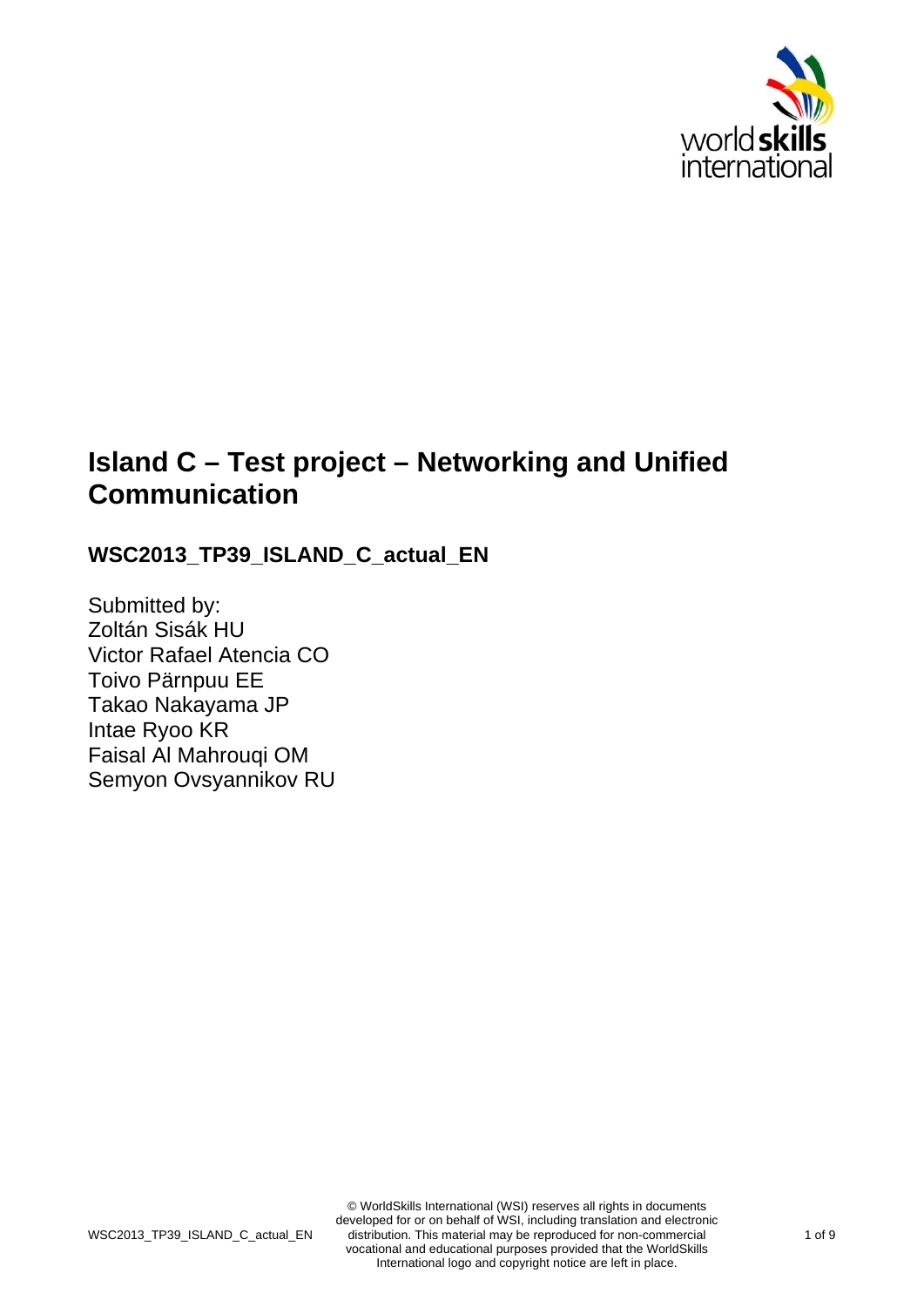

# **OVERVIEW**

| EQUIPMENT, MACHINERY, INSTALLATIONS AND MATERIALS REQUIRED  9 |  |
|---------------------------------------------------------------|--|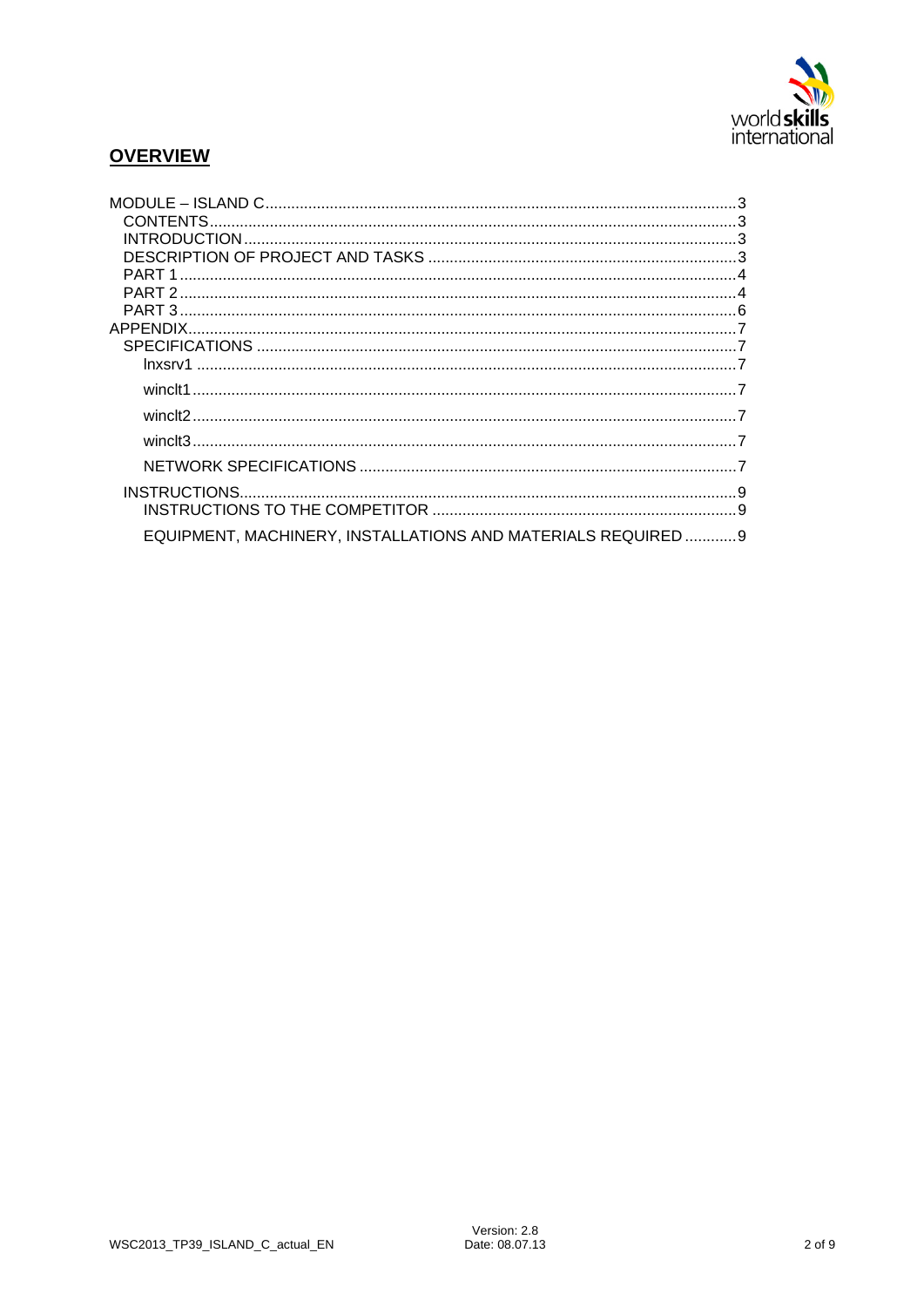

# **MODULE – ISLAND C**

## *CONTENTS*

This Test Project proposal consists of the following document/file:

1. WSC2013\_TP39\_ISLAND\_C\_actual\_EN

## *INTRODUCTION*

The competition has a fixed start and finish time. You must decide how to best divide your time.

## *DESCRIPTION OF PROJECT AND TASKS*

You are working as an IT specialist for an international industry company.

As the company is growing, a new branch office in another country has been established. Next, all authentication and authorization actions should be centralized using a linux server in the headquarters.

To save costs, you have also received the order from the management to replace the existing telephone infrastructure with VoIP telephony solutions. Additional information is provided in the appendix.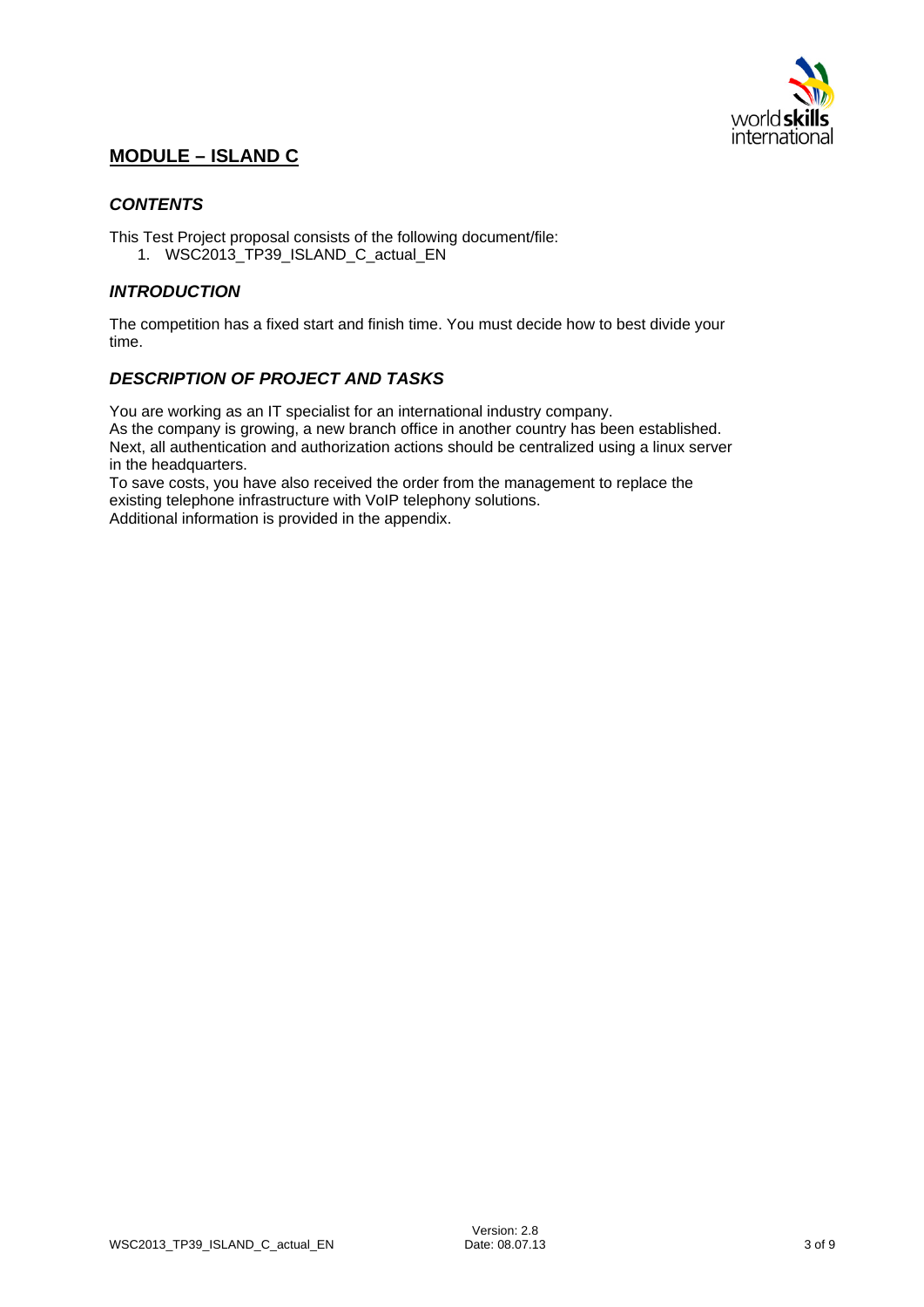

# *PART 1*

#### **Work Task Server lnxsrv1**

Note: Please use the default configuration if you are not given the details.

- Operating system (Debian 6) is already preinstalled as a Virtual Machine on PC1
- Configure the server with the settings specified in the appendix
- Install the necessary services:
	- o Install and configure FreeRADIUS server
		- Create a "wuser" with password "Skills39-*xyz*" (will be used for wireless clients authentication. "*xyz*" in the password will be provided for you in a separate sheet and it is different on every station.)
		- Make sure winclt2 can establish WPA2 Enterprise wireless connection to rswap1 using the user mentioned above Create a "swuser" with password "Skills39" (will be used for Telnet
		- access authentication) o Install and configure TFTP server. Make /backup as the root directory.
		- o Install and configure NTP server.

# *PART 2*

## **Work Task Network hqswi1**

Note: Please use the default configuration if you are not given the details.

- Connect LAN cables and configure IP addresses according to the network diagram in the appendix
	- $\circ$  Fa 0/1 and 2: haswi2
	- o Fa 0/3: lnxsrv1
	- $\circ$  Fa 0/4: hartr1
	- o Fa 0/5: winclt1
	- o All other ports should be configured for VLAN 11 (client)
	- Configure Fa 0/1 and Fa 0/2 as an etherchannel to hqswi2
	- Configure switch as VTP server using "WS2013" domain and "Skills39" password
	- This switch must be specifically configured as the root bridge
	- Configure QoS for VoIP traffic
	- Create local user "admin" with password "Skills39"
	- Enable telnet access for management. Radius authentication should be the primary authentication method for telnet with the username "swuser", and local authentication as using admin user.
	- Backup of hqswi1 configuration should be done automatically to the tftp server on lnxsrv1 every time when the configuration is saved to the NVRAM.

#### **Work Task Network hqswi2**

Note: Please use the default configuration if you are not given the details.

- Connect LAN cables and configure IP addresses according to the network diagram in the appendix
	- $\circ$  Fa 0/1 and Fa 0/2: hqswi1
	- o Fa 0/4: hqvph1
	- o Shut down all unused ports
- Configure Fa 0/1 and Fa 0/2 as an etherchannel to hqswi1
- Configure Fa 0/4 with:
	- o STP portfast
	- o BPDU-guard
- Configure switch as VTP client using "WS2013" domain and "Skills39" password
- Configure QoS for VoIP traffic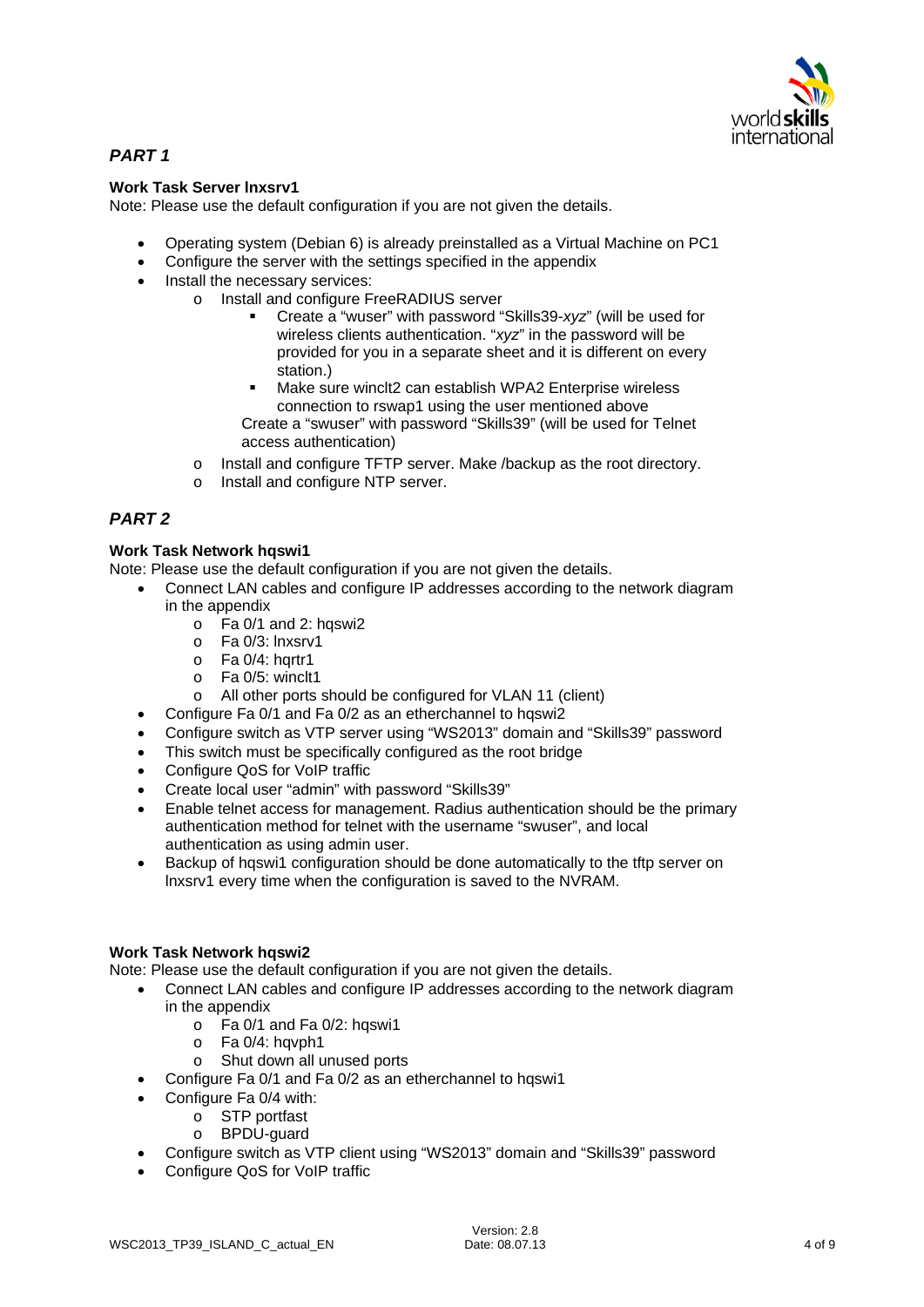

#### **Work Task Network hqvph1**

Note: Please use the default configuration if you are not given the details.

- Connect LAN cables and configure IP addresses according to the network diagram in the appendix
- Configure with number 100
- Make sure the VoIP-phone is using VLAN19 for its VoIP-traffic
- The traffic of the connected computer shall use VLAN11

#### **Work Task Network hqrtr1 (Cisco 2901)**

Note: Please use the default configuration if you are not given the details.

- Connect LAN cables and configure IP addresses according to the network diagram
	- in the appendix
		- o Gi0/0: rsrtr1
		- $\circ$  Gi0/1: hqswi1
	- Configure GRE IPSec site-to-site VPN
		- o Use pre-shared key "Skills39"
		- o Use 90.27.83.16/30 as network for the tunnel
	- Configure OSPF as dynamic routing protocol using area 0
		- o Make sure OSPF-traffic is only exchanged via tunnel interface
	- Configure this router as call manager
		- $\circ$  Number 999 is used for paging all phones of the company
		- o Configure button 2 on hqvph1 to call directly to paging extension
		- o Configure Intercom service with the extension 199
	- Configure QoS on the tunnel interface
		- o Give 20% of bandwidth to voice data traffic
		- o Give at least 3% of bandwidth to voice control traffic
	- Configure DHCP

| O | Scope HQ clients           |                                                                           |
|---|----------------------------|---------------------------------------------------------------------------|
|   | Range:<br>$\blacksquare$   | 172.17.116.10 - 172.17.119.249                                            |
|   | Gateway:<br>$\blacksquare$ | 172.17.116.1                                                              |
| O | Scope HQ voip              |                                                                           |
|   | Range:<br>$\blacksquare$   | 192.168.19.10 - 192.168.19.249                                            |
|   | Gateway:<br>$\blacksquare$ | 192.168.19.1                                                              |
| O | Scope RS clients           |                                                                           |
|   | Range:<br>$\blacksquare$   | 192.168.20.10 - 192.168.20.119                                            |
|   | Gateway:<br>$\blacksquare$ | 192.168.20.1                                                              |
| O | Scope RS voip              |                                                                           |
|   | Range:<br>$\blacksquare$   | 192.168.29.10 - 192.168.29.60                                             |
|   | Gateway:                   | 192.168.29.1                                                              |
|   |                            | figure source NAT for internet access. (The point-to point petwork betwee |

 Configure source NAT for internet access. (The point-to point network between the two routers is simulating Internet. There is no real service in it. You can test Internet connection just by pinging public interface of rsrtr1.)

#### **Work Task Network rsrtr1 (Cisco 1941)**

Note: Please use the default configuration if you are not given the details.

- Connect LAN cables and configure IP addresses according to the network diagram in the appendix
	- $\circ$  Gi 0/0: hartr1
	- o Gi 0/1: rswap1
- Configure GRE IPSec site-to-site VPN
	- o Use pre-shared key "Skills39"
	- $\circ$  Use 90.27.83.16/30 as network for the tunnel
- Configure OSPF as dynamic routing protocol using area 0
	- o Make sure OSPF-traffic is only exchanged via tunnel interface
- Configure QoS on the tunnel interface
	- $\overline{\circ}$  Give 20% of bandwidth to voice data traffic
	- o Give at least 3% of bandwidth to voice control traffic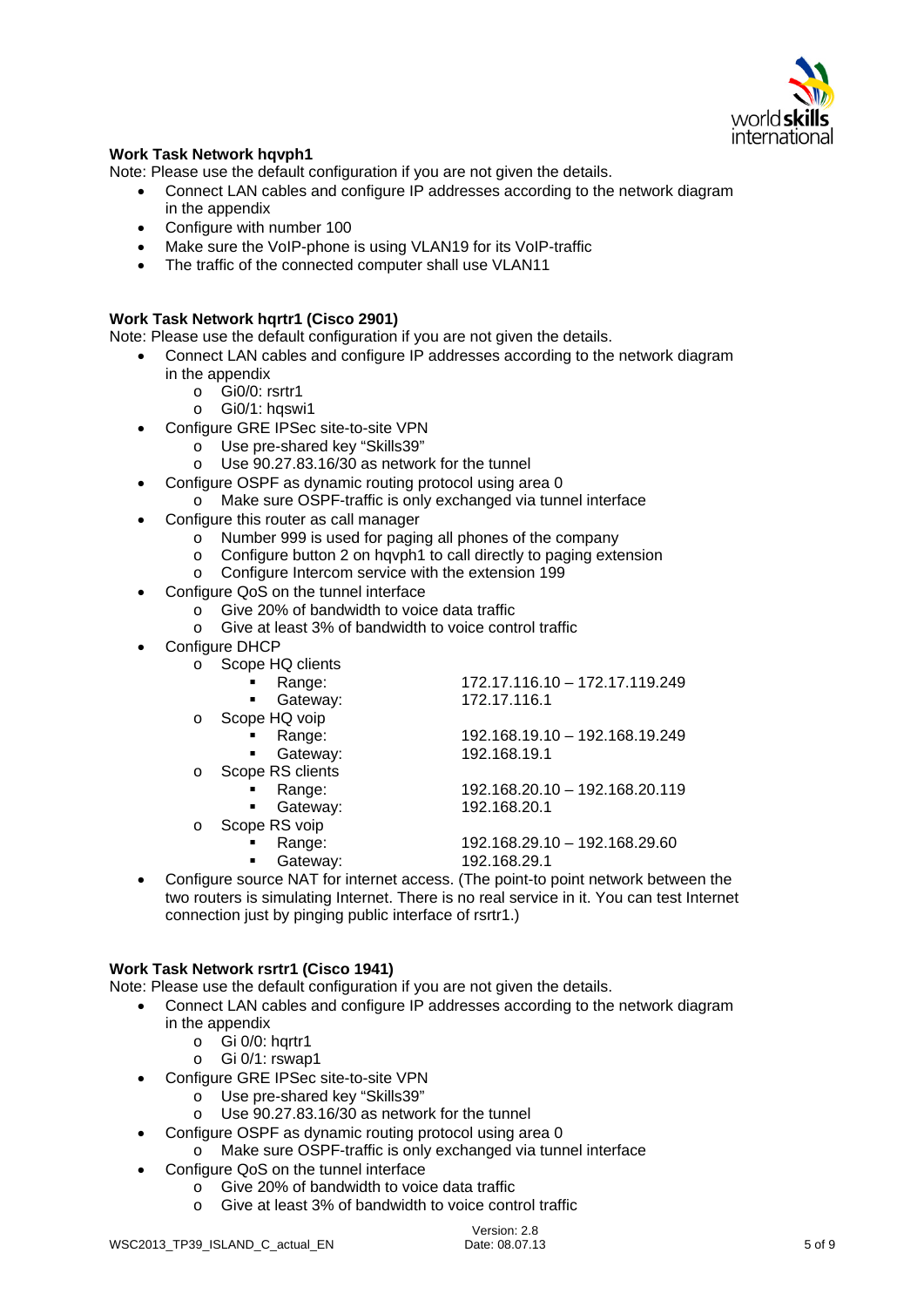

- Configure DHCP relay for client and voip network
- Configure DHCP
	- o Scope RS guest
		- Range: 192.168.28.2 192.168.28.14
			- Gateway: 192.168.28.1
- Configure source NAT for internet access. (The point-to point network between the two routers is simulating Internet. There is no real service in it. You can test Internet connection just by pinging public interface of hqrtr1.)
- Make sure communication between internal networks (HQ and remote site) and remote site guest network is prohibited

#### **Work Task Network rswap1**

Note: Please use the default configuration if you are not given the details.

- Connect LAN cables and configure IP addresses according to the network diagram in the appendix
	- Create wireless network "internalC-x" (x is the number of your workstation)
		- o Use WPA Enterprise authentication
		- o Use WPA2 / AES encryption
		- o Make sure RADIUS is used for authenticate the wireless clients
		- o VLAN20
- Create wireless network "guestC-x" (x is the number of your workstation)
	- o No authentication
	- o VLAN28
- Enable QoS for VoIP traffic

## *PART 3*

#### **Work Task winclt1**

Note: Please use the default configuration if you are not given the details.

- Operating system (Windows 7) is already preinstalled on the laptop.
- This laptop will be used by one of the mobile workers of the company. In the HQ site **winclt1 will be used with wired connection, and in RS site** with wireless connection using internalC-x WLAN connection.
- Configure the client with the settings specified in the appendix
- Install and configure Cisco IP Communicator with number 101

#### **Work Task winclt2**

Note: Please use the default configuration if you are not given the details.

- Operating system (Windows 7) is already preinstalled as a Virtual Machine on PC1
- Configure the client with the settings specified in the appendix

#### **Work Task winclt3**

Note: Please use the default configuration if you are not given the details.

- Operating system (Windows 7) is already preinstalled on PC2
- This PC will be used as a guest PC using guestC-x WLAN connection
- Configure the client with the settings specified in the appendix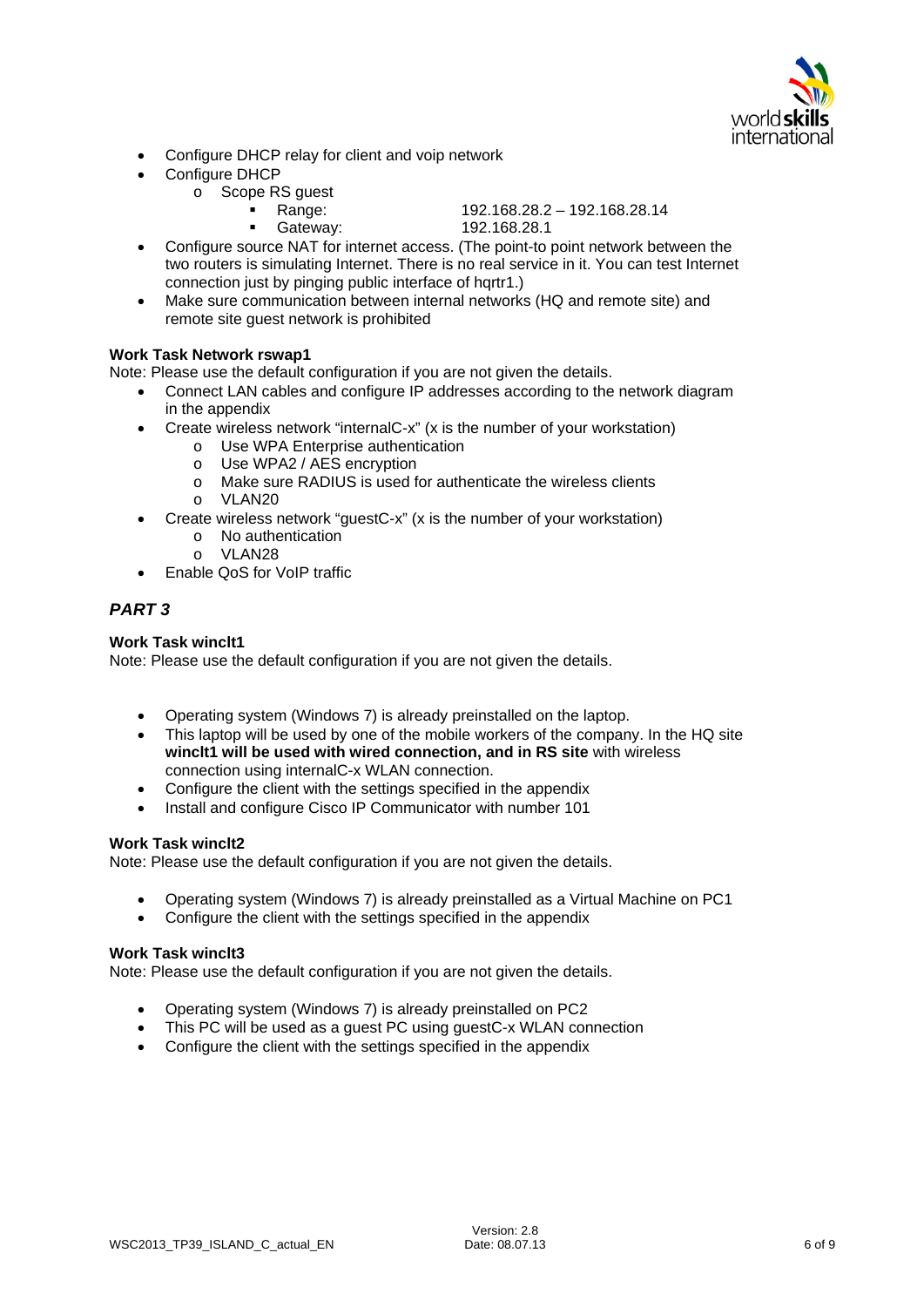

# **APPENDIX**

# *SPECIFICATIONS*

#### **lnxsrv1**

| Organization:                 | company                 |  |  |
|-------------------------------|-------------------------|--|--|
| Computer name:                | Inxsrv1                 |  |  |
| Domain name:                  | company.local           |  |  |
| User name:                    | root                    |  |  |
| Administrator password:       | Skills39                |  |  |
| IP addresses:                 | 192.168.10.10/24        |  |  |
| winclt1                       |                         |  |  |
| Organization:                 | company                 |  |  |
| Computer name:                | winclt1                 |  |  |
| Domain name:                  | company.local           |  |  |
| User name:                    | admin                   |  |  |
| Administrator password:       | Skills39                |  |  |
| IP addresses:                 | DHCP (VLAN11 or VLAN20) |  |  |
| winclt2                       |                         |  |  |
| Organization:                 | company                 |  |  |
| Computer name:                | winclt <sub>2</sub>     |  |  |
| Domain name:                  | company.local           |  |  |
| User name:                    | admin                   |  |  |
| Administrator password:       | Skills39                |  |  |
| IP addresses:                 | DHCP (VLAN11)           |  |  |
| winclt3                       |                         |  |  |
| Organization:                 | company                 |  |  |
| Computer name:                | winclt3                 |  |  |
| Domain name:                  | company.local           |  |  |
| User name:                    | admin                   |  |  |
| Administrator password:       | Skills39                |  |  |
| IP addresses:                 | DHCP (VLAN28)           |  |  |
| <b>NETWORK SPECIFICATIONS</b> |                         |  |  |
| <b>External network</b>       | 123.91.15.26 /30        |  |  |
| <b>GRE</b> tunnel network     | 90.27.83.16 /30         |  |  |
| HQ VLAN 10 (server)           | 192.168.10.0 /24        |  |  |
| HQ VLAN 11 (client)           | 172.17.116.0 /22        |  |  |
| HQ VLAN 19 (voip)             | 192.168.19.0 /24        |  |  |
| RS VLAN 20 (client)           | 192.168.20.0 /25        |  |  |
| RS VLAN 28 (guest)            | 192.168.28.0 /28        |  |  |
| RS VLAN 29 (voip)             | 192.168.29.0 /26        |  |  |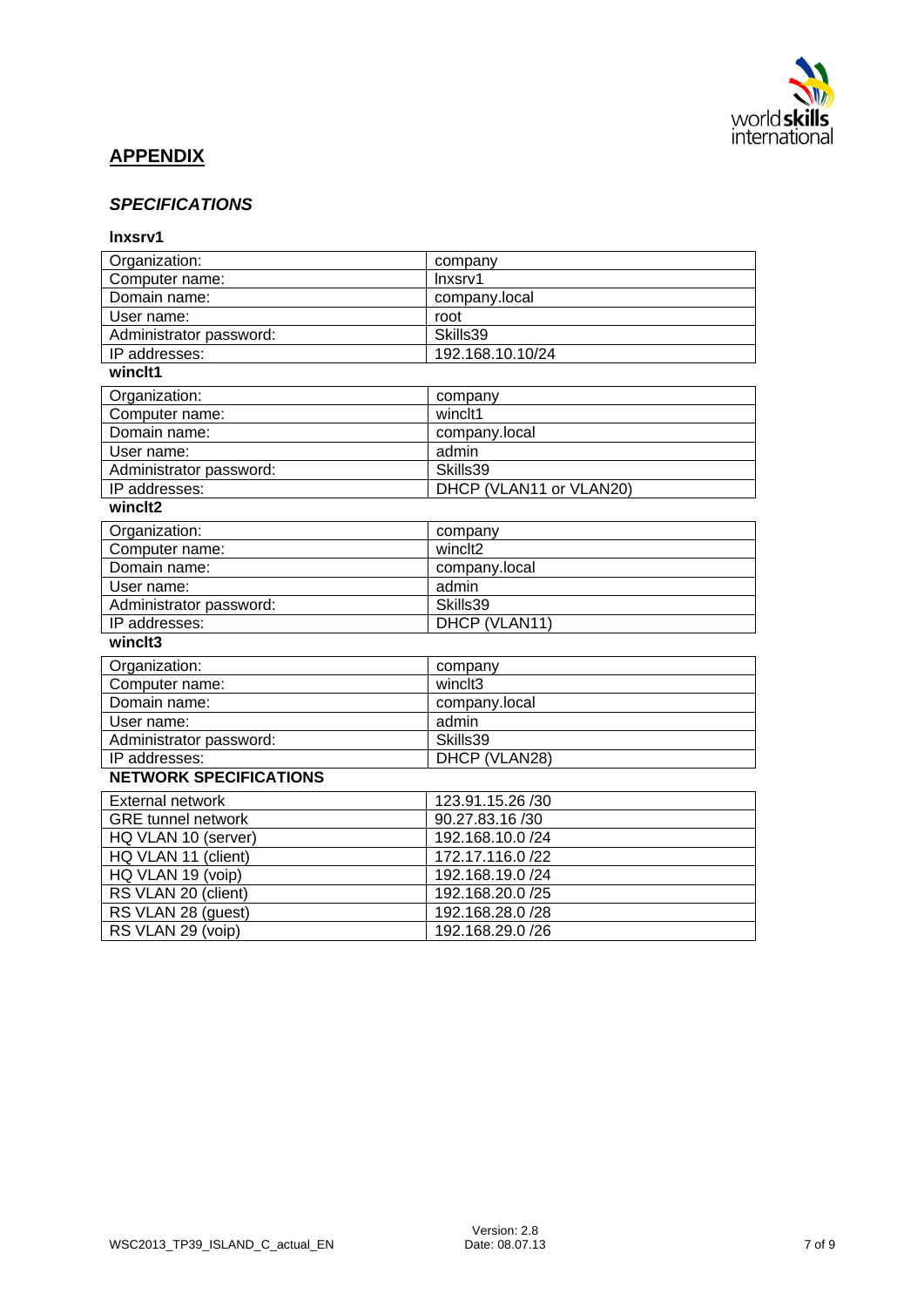# **Island 3 – Network diagram**



**RS Site**

![](_page_7_Figure_3.jpeg)